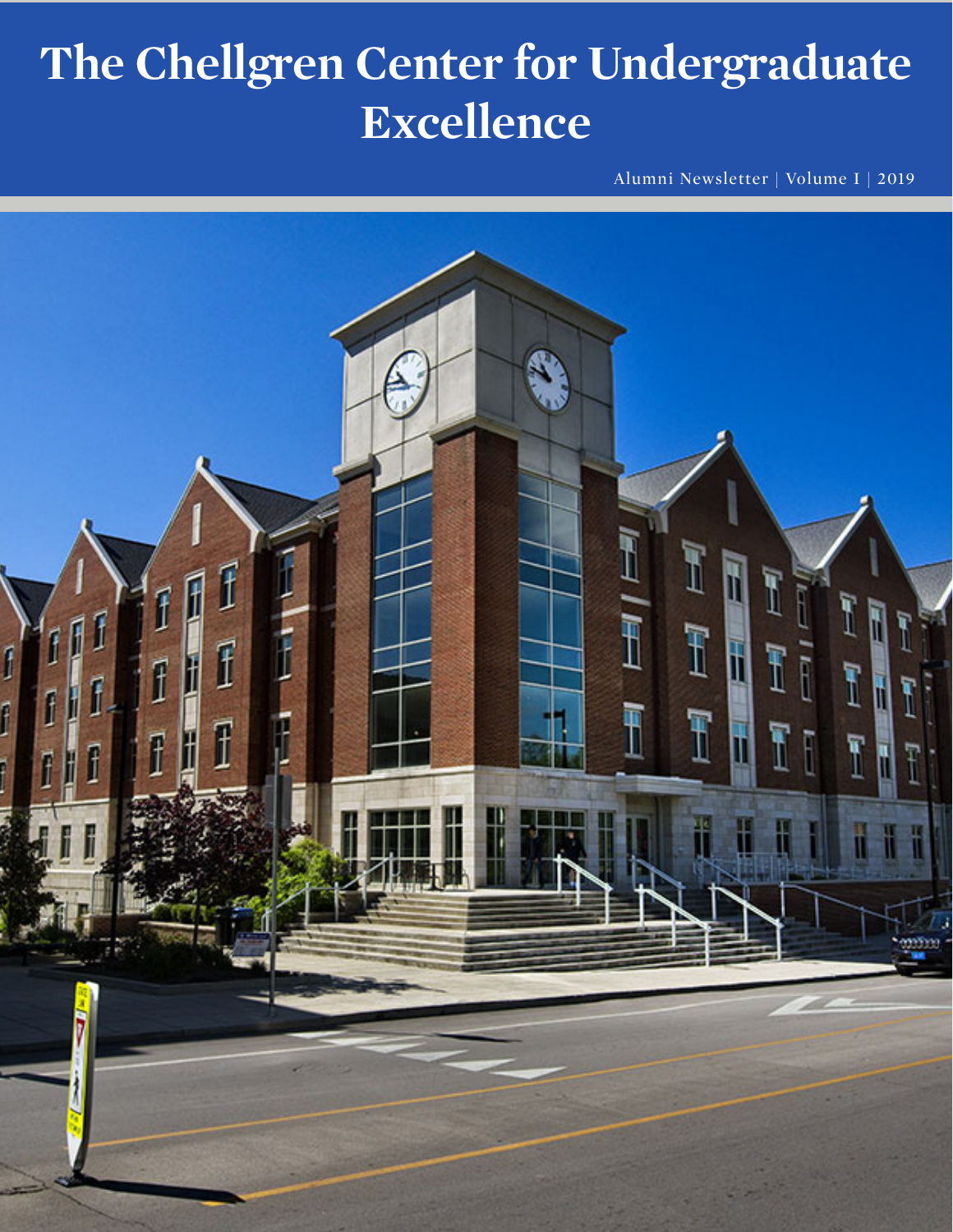

Chellgren Endowed Chair, Professor Philipp Kraemer

#### letter from the Chair

*The celebration of the 10th anniversary of the Chellgren Center gave us an opportunity to recognize the legacy of achievements of current and past Chellgren Fellows, and to honor the generosity of Mr. Paul Chellgren, who initiated the Chellgren Center for Undergraduate Excellence. In terms of what Fellows accomplished as UK students and what they are accomplishing in their careers, it is clear that the Chellgren Center has worked with a set of talented, creative, and successful young men and women.* 

 *With the advent of this newsletter, we seek to share news and information about* 

*current and past Fellows. As the Fellows program is itself a shared experience, so it is fitting that sharing of the success of individual Fellows becomes an extension of that experience. Along the way, we hope to celebrate the deep commitment of Fellows to excellence, in the many realms of their endeavors – career, family and community, and to afford all Fellows and other stakeholders, an opportunity to remain connected to each other, the Chellgren Center, and the University of Kentucky.* 

*As the years roll by, each of us becomes ever more engaged in reflecting on the past in ways that honor the present and inspire the future. We offer this newsletter, in part, as platform with each of you can reflect on the people, the places, the opportunities, and the experiences that have helped you construct a meaningful life, while also sharing your accomplishments as your lives unfold. And of course, when contemplating your Chellgren experience, we wish for you to always recognize the profound impact that Mr. Paul Chellgren's vision and generosity has had on shaping and cultivating your success.* 

## **alumni Spotlight**



Dr. Krishna Vyas, M.D., Ph.D., M.H.S. is a past graduate of the Chellgren Fellows Program. Dr. Vyas graduated summa cum laude and with honors with a bachelor's of science (B.S.) in biology from the University of Kentucky in 2009. He then went on to receive a master's of health sciences (M.H.S.) degree in microbiology and immunology and international health from the Johns Hopkins University in 2010. Vyas completed his M.D. and Ph.D. with honors at the University Of Kentucky College of Medicine in 2016. He is currently in the plastic surgery residency program at the Mayo Clinic in Rochester, Minnesota.

Dr. Vyas plans to pursue an academic career focusing on research, education and patient care. He aspires to be a leader in plastic, reconstructive and aesthetic surgery and has a passion for advancing the specialty. He currently serves on several national professional society committees and boards and is also the wellness chair for Mayo Clinic residents and fellows.

Dr. Vyas has published over 100 manuscripts and book chapters and has presented his research at several national and international conferences. He served as associate editor of a multi-volume stem cell reference series and continues to serve on the editorial board for several journals including Annals of Plastic Surgery, Journal of Translational Medicine, MedONE and WOUNDS. His research interests include translational medicine, stem cell biology, tissue engineering, fat grafting, breast reconstruction, regenerative medicine and patient-centered outcomes.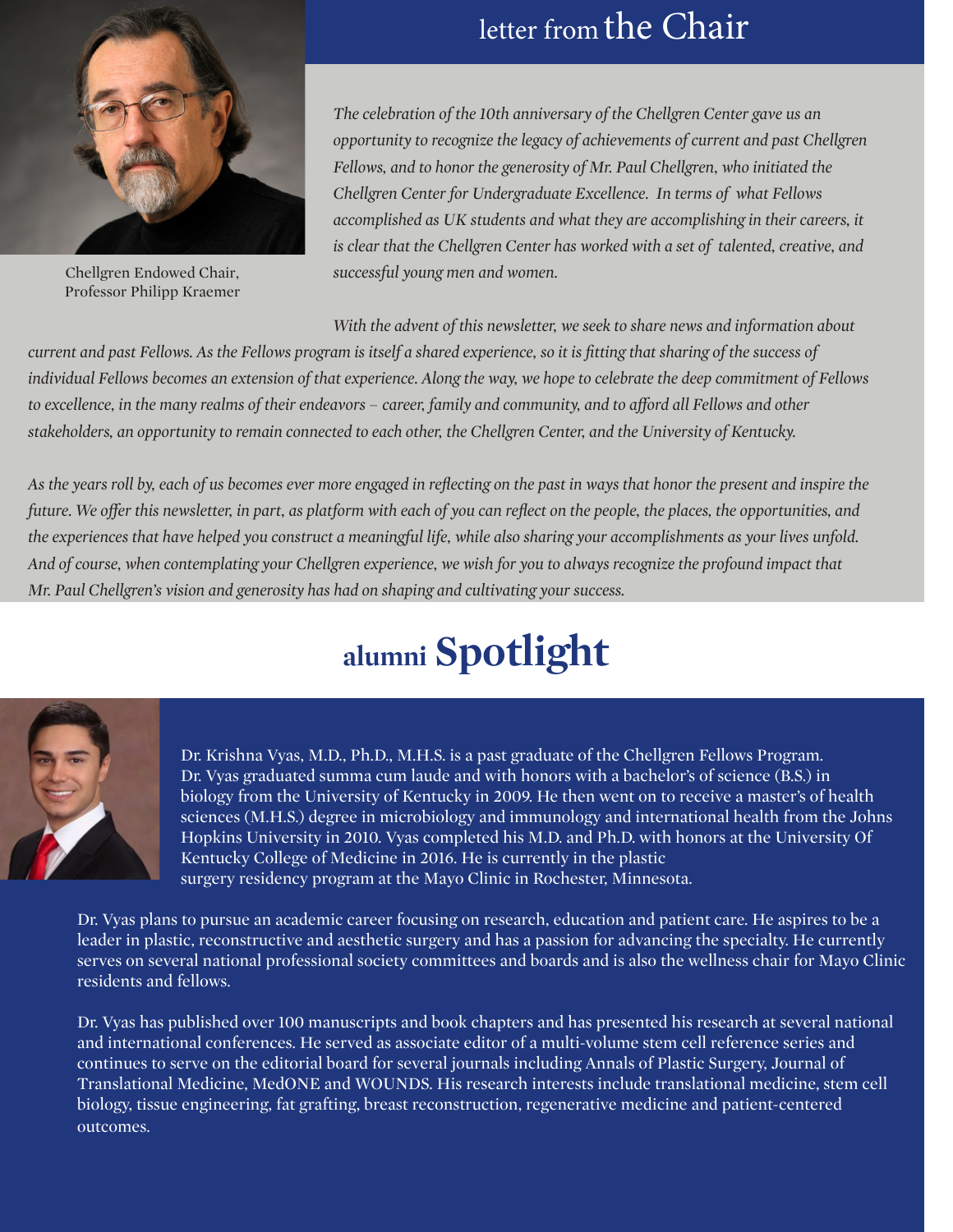# **Residence Hall Renamed to Chellgren Hall**

On October 19, 2017 University of Kentucky President Eli Capilouto announced a more than \$12 million gift from UK graduate and philanthropist Paul Chellgren and his wife, Deborah Cole Chellgren, to support the Chellgren Center for Undergraduate Excellence

As a result of the gift, Woodland Glen I residence hall in the heart of the UK campus is being renamed Chellgren Hall. (*cover photo*)

"I am honored to have the opportunity to give back to the University of Kentucky  $-$  an institution that has meant so much to me and my family," Chellgren said. "Giving back is about those we impact, educate and serve, and the future we want them to create. In the past decade, almost 400 Chellgren Center students have come to UK in search of an education that challenges them to compete and succeed in a complex and diverse 21st century economy."

"This gift is about the next several generations of those students who will come to this place seeking an education that will allow them to succeed in the quest to lead lives of meaning and purpose in a world that needs such leadership."



*Paul Chellgren, speaking at the annoucement of a \$12 million gift.*

### **alumni Spotlight**

The University of Kentucky is celebrating the announcement that political science and Arabic and Islamic studies senior Hadeel Abdallah, of Lexington, has been named a 2019 recipient of the highly prestigious Rhodes Scholarship. Abdallah is one of 32 American women and men selected as Rhodes Scholars representing the United States.

She is the first female from the university and the 10th UK student named a Rhodes Scholar, the last being selected in 1955. UK remains home to the largest number of Rhodes Scholars from institutions in the Commonwealth of Kentucky.

The Rhodes Trust is a British charity established to provide full financial support for Rhodes Scholars to pursue a degree or degrees at the University of Oxford in the United Kingdom. Rhodes Scholars are chosen not only for their outstanding scholarly achievements, but for their character, commitment to others and to the common good, and for their leadership potential in whatever domains their careers may lead. Hadeel plans to complete master's degrees in Refugee and Forced Migration Studies as well as Global Governance and Diplomacy.

"Hadeel's passion for public service and resolve to make a positive impact on the world are an inspiration to the UK family," UK President Eli Capilouto said. "Her story embodies the values and ideals that our campus holds dear: dogged determination and unwavering good will. We are so proud of her accomplishments and wish her the best in her journey as a Rhodes Scholar."